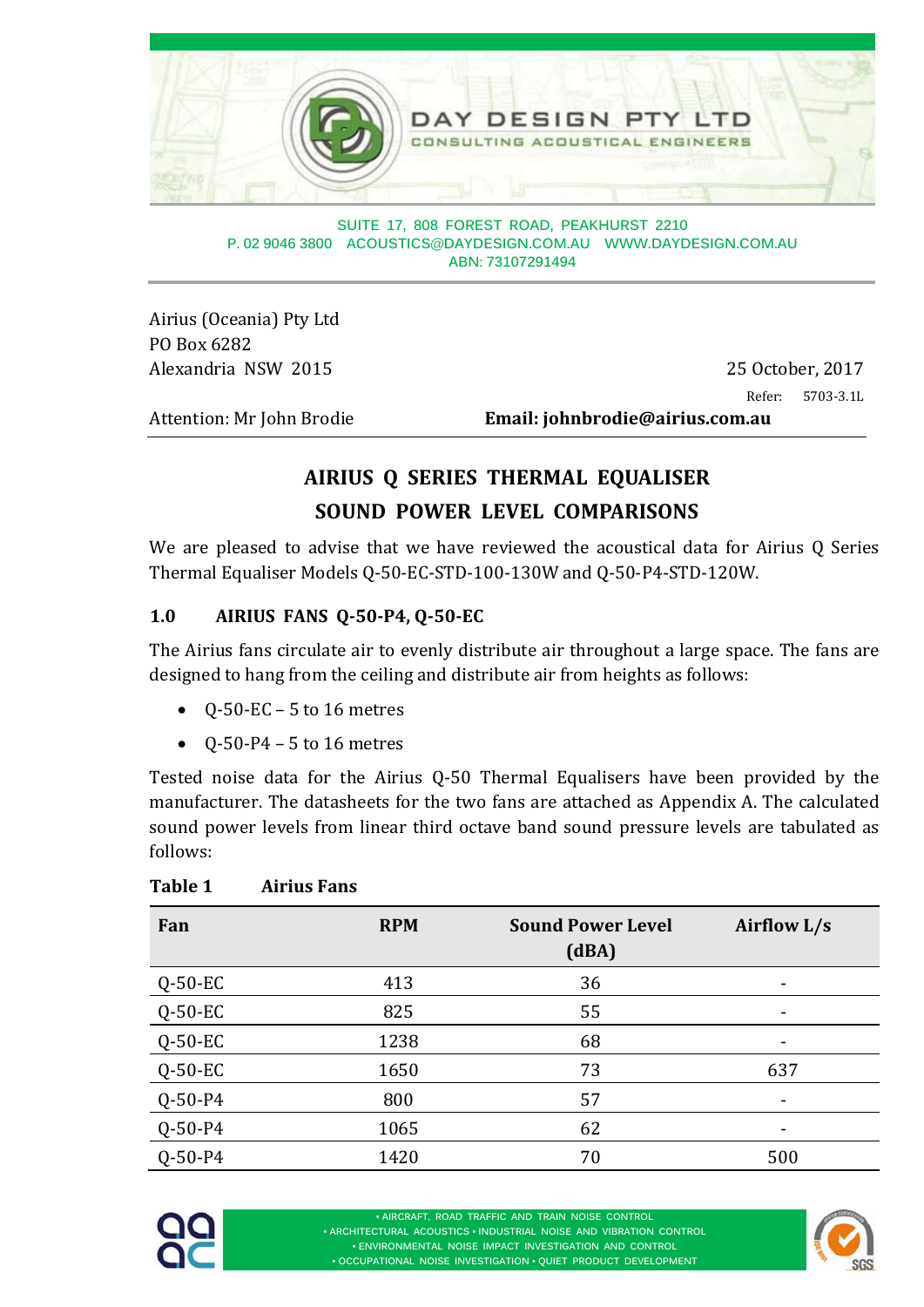#### **2.0 AUSTRALIAN STANDARD AS2107:2016**

#### **2.1 Recommended Internal Noise Levels**

Australian Standard AS 2107:2016 Recommended design sound levels and reverberation times *for building interiors* recommend the following internal noise levels for theatres and museums: 

| Type of occupancy/activity              | Recommended design sound level,<br>$L_{Aeq}$ , dB(A) |                |  |  |
|-----------------------------------------|------------------------------------------------------|----------------|--|--|
|                                         | <b>Satisfactory</b>                                  | <b>Maximum</b> |  |  |
| <b>Public Buildings-</b>                |                                                      |                |  |  |
| Art galleries                           | 40                                                   | 45             |  |  |
| Auditoria                               |                                                      |                |  |  |
| Cabarets and theatre restaurants        | 35                                                   | 40             |  |  |
| Concert and recital halls               | 30                                                   | 35             |  |  |
| Drama theatres                          | 25                                                   | 30             |  |  |
| <b>Exhibition</b> areas                 | 40                                                   | 50             |  |  |
| Museums (exhibition spaces)             | 40                                                   | 45             |  |  |
| Theatres for operetta and musical plays | 35                                                   | 40             |  |  |

#### **Table 2 Recommended Internal Noise Levels**

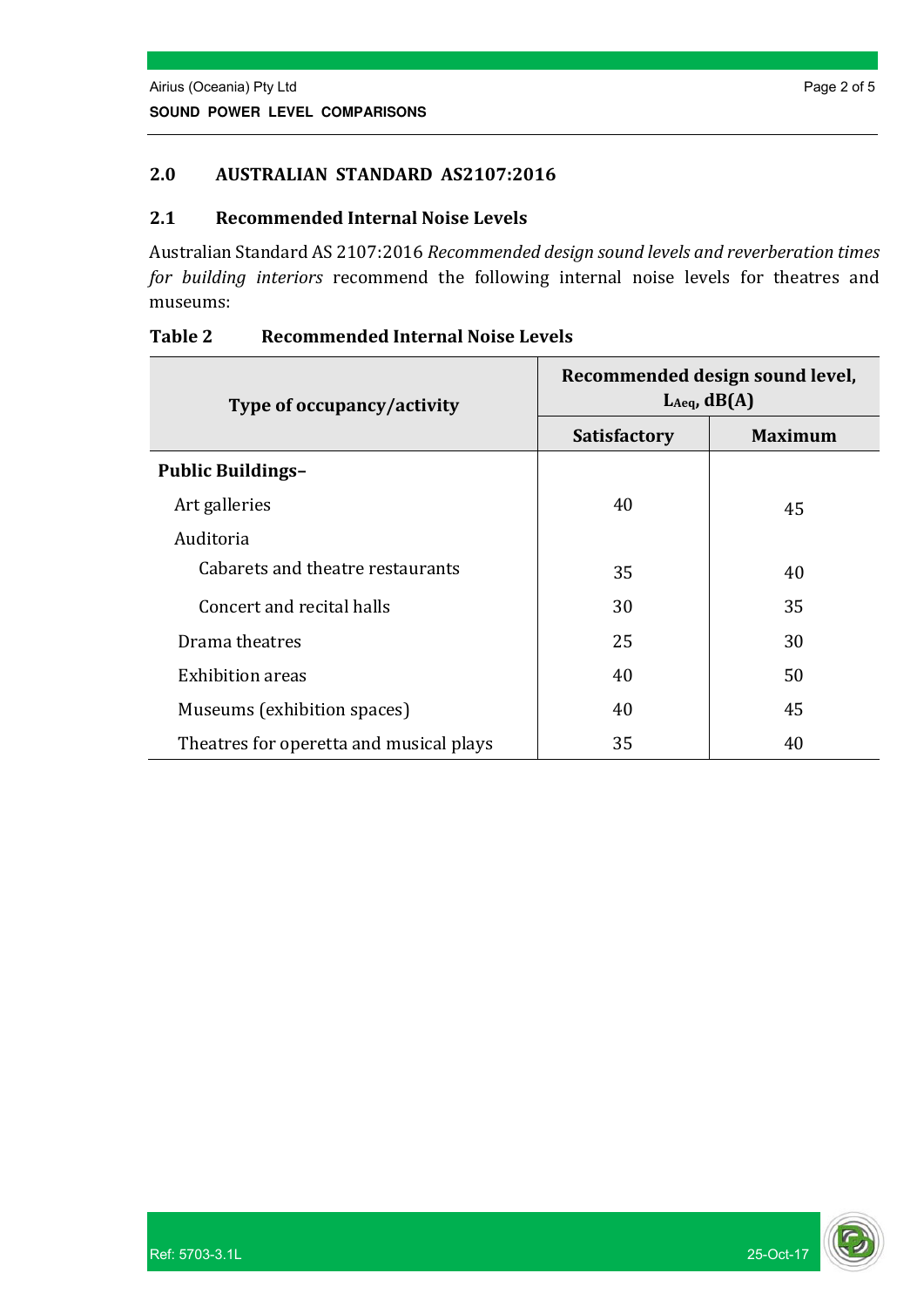#### **2.2 Sound Pressure Levels of Fans – Acoustically Live Room**

Given the sound power levels in Table 1 above, the following sound pressure levels are calculated at distances outlined in Table 3 below.

The following calculated noise levels are for a  $2000 \text{ m}^3$  room volume with typically hard surface finishes and no soft furnishings to create an acoustically live room.

|                 | <b>Sound Pressure Level from Discharge (dBA)</b> |          |           |           |  |  |  |
|-----------------|--------------------------------------------------|----------|-----------|-----------|--|--|--|
| Fan             | 5 metres                                         | 8 metres | 10 metres | 16 metres |  |  |  |
| $Q-50-EC$       |                                                  |          |           |           |  |  |  |
| 413 RPM         | 25                                               | 24       | 24        | 24        |  |  |  |
| <b>825 RPM</b>  | 44                                               | 43       | 43        | 43        |  |  |  |
| <b>1238 RPM</b> | 57                                               | 56       | 56        | 56        |  |  |  |
| <b>1650 RPM</b> | 62                                               | 61       | 61        | 61        |  |  |  |
| $Q - 50 - P4$   |                                                  |          |           |           |  |  |  |
| <b>800 RPM</b>  | 46                                               | 45       | 45        | 45        |  |  |  |
| 1065 RPM        | 51                                               | 50       | 50        | 50        |  |  |  |
| <b>1420 RPM</b> | 59                                               | 58       | 58        | 58        |  |  |  |

**Table 3 Sound Pressure Level of Fans – Acoustically Live Room**

The above calculated sound pressure levels appear to be suitable for use in museums  $(40 45$  dBA) and theatres  $(35 - 40$  dBA) for speeds of 800 RPM or less, when compared against the recommended internal noise levels outlined in Australian Standard AS2107:2016, provided a suitable distance from the fan is maintained.

We recommend that the installation of the fans be assessed on a case by case basis as the acoustic environment and installation may change depending on the use of the space.

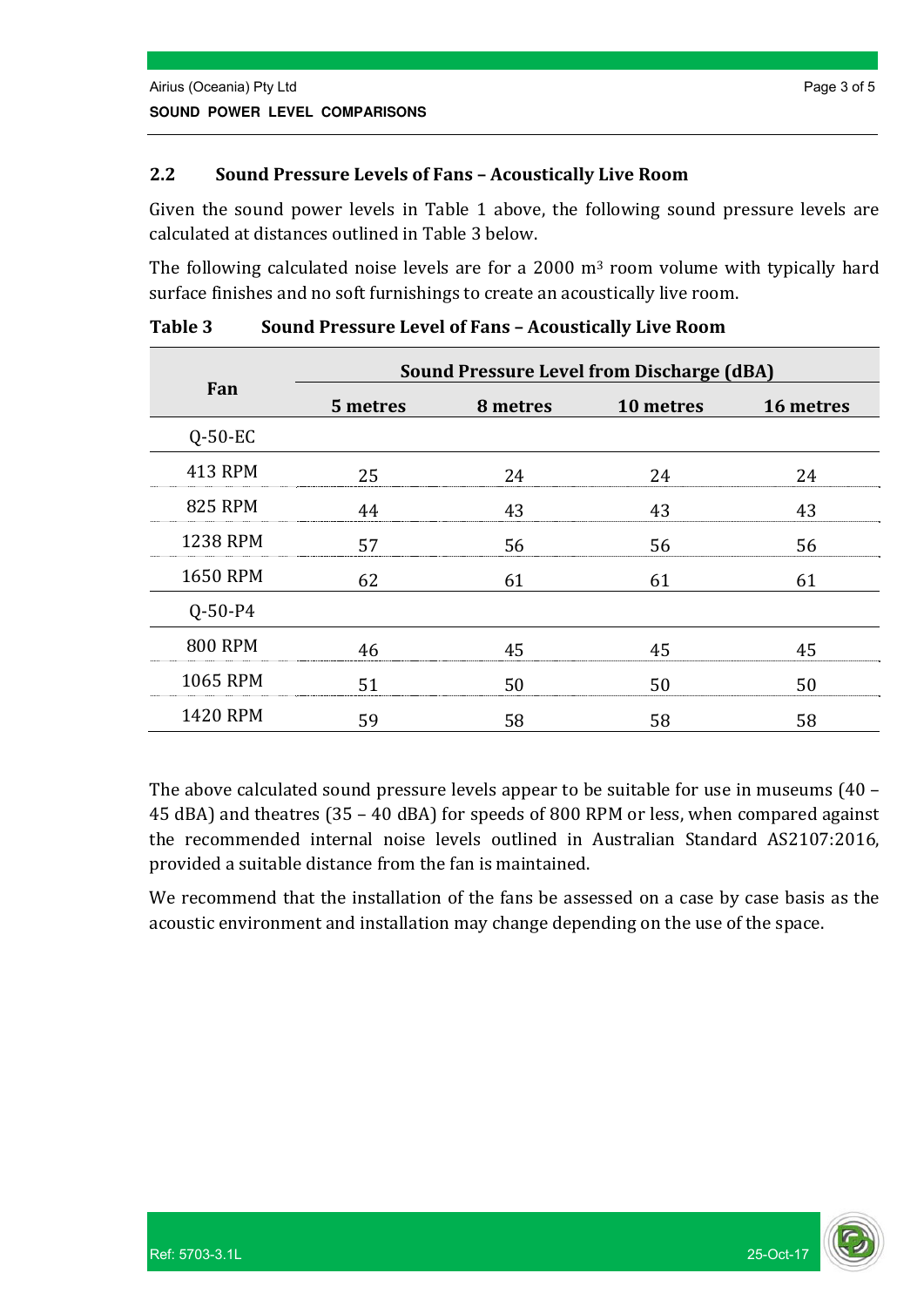#### **2.3 Sound Pressure Levels of Fans – Acoustically Dead Room**

Given the sound power levels in Table 1 above, the following sound pressure levels are calculated at distances outlined in Table 4 below.

The following calculated noise levels are for a 2000 m<sup>3</sup> room volume with typically carpet flooring and plenty of soft furnishings to create an acoustically dead room.

|                 | <b>Sound Pressure Level from Discharge (dBA)</b> |          |           |           |  |  |  |
|-----------------|--------------------------------------------------|----------|-----------|-----------|--|--|--|
| Fan             | 5 metres                                         | 8 metres | 10 metres | 16 metres |  |  |  |
| $Q-50-EC$       |                                                  |          |           |           |  |  |  |
| 413 RPM         | 19                                               | 17       | 15        | 14        |  |  |  |
| <b>825 RPM</b>  | 38                                               | 36       | 34        | 33        |  |  |  |
| <b>1238 RPM</b> | 51                                               | 49       | 47        | 46        |  |  |  |
| <b>1650 RPM</b> | 56                                               | 54       | 52        | 51        |  |  |  |
| $Q - 50 - P4$   |                                                  |          |           |           |  |  |  |
| <b>800 RPM</b>  | 40                                               | 38       | 36        | 35        |  |  |  |
| 1065 RPM        | 45                                               | 43       | 41        | 40        |  |  |  |
| <b>1420 RPM</b> | 53                                               | 51       | 49        | 48        |  |  |  |

**Table 4 Sound Pressure Level of Fans – Acoustically Dead Room**

The above calculated sound pressure levels appear to be suitable for use in museums  $(40 45$  dBA) and theatres  $(35 - 40$  dBA) for speeds of 800 RPM or less, when compared against the recommended internal noise levels outlined in Australian Standard AS2107:2016, provided a suitable distance from the fan is maintained.

We recommend that the installation of the fans be assessed on a case by case basis as the acoustic environment and installation may change depending on the use of the space.

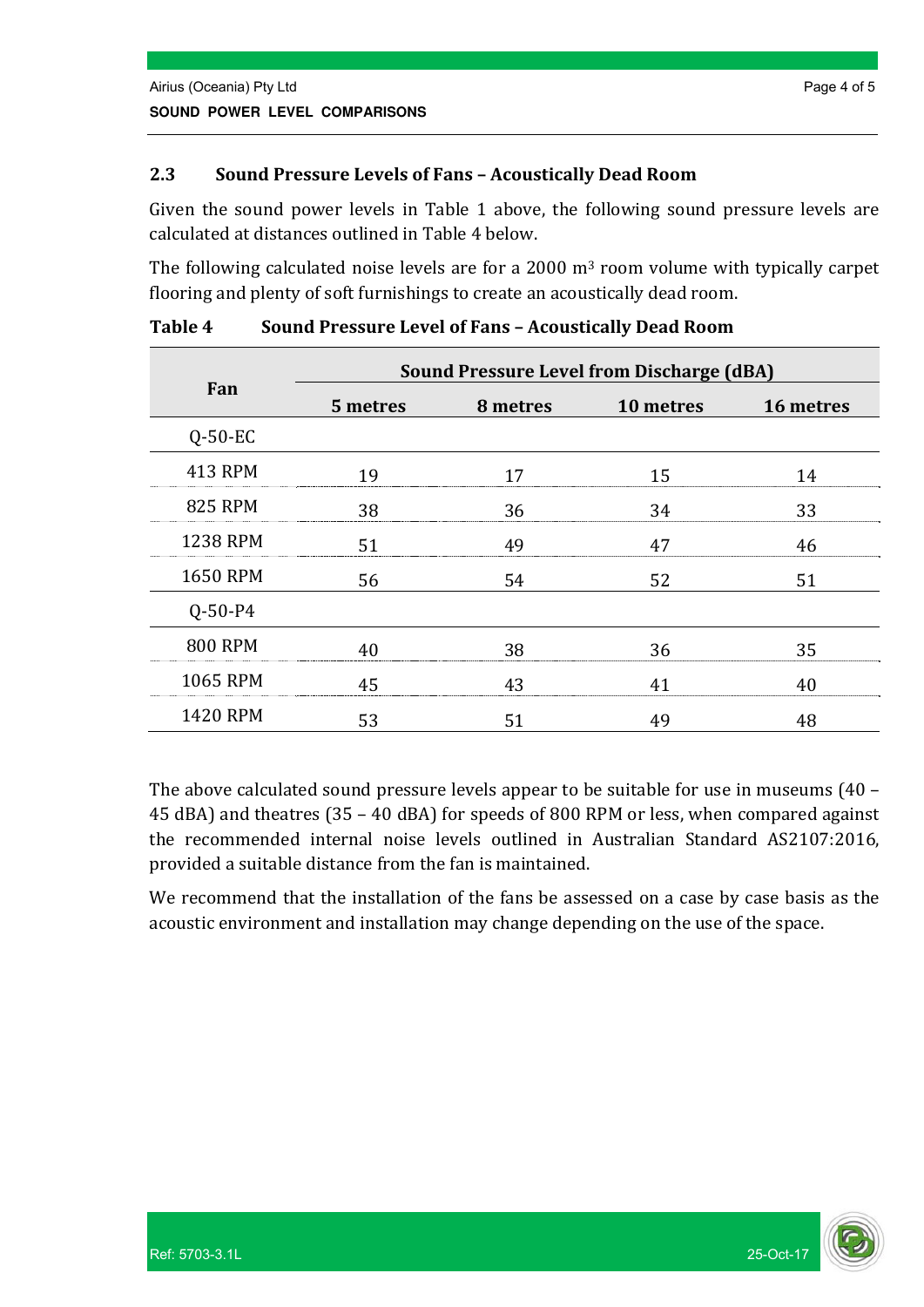#### **3.0 CONCLUSION**

Day Design was engaged to assess the sound power levels of the Q-50 fans from Airius.

The sound pressure levels of the Q-50 Airius fans have been determined at various distances for comparison against Australian Standard 2107:2016 Recommended design sound levels and *reverberation times for building interiors* to determine suitability.

We recommend that the installation of the fans be assessed on a case by case basis as the acoustic environment may change depending on the use of the space.

**William Wang, BE (Mechatronics), MIEAust, MAAS** Senior Acoustical Engineer for and on behalf of Day Design Pty Ltd

#### **AAAC MEMBERSHIP**

Day Design Pty Ltd is a member company of the Association of Australian Acoustical Consultants, and the work herein reported has been performed in accordance with the terms of membership.



#### **Attachments:**

- Appendix A Airius Fans Q-50-EC, Q-50-P4 Datasheets
- Appendix  $B Airius Test Data Q-50-EC$
- Appendix C Airius Test Data Q-50-P4

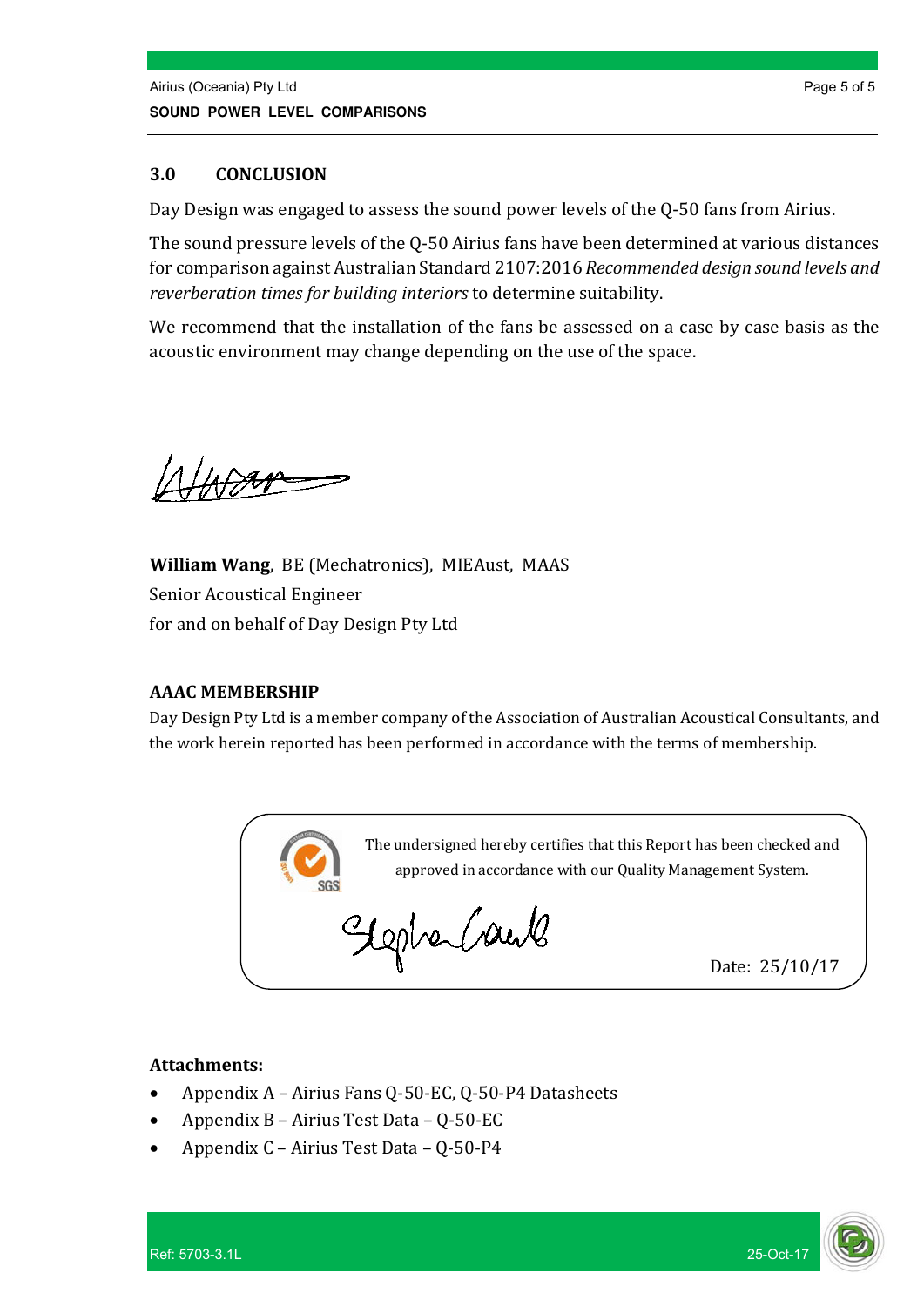

# **Airius Model Q50 EC Motor Product Information Sheet**

*Q50 -230V-EC*

**Page 1 of 2**

# **MODEL Q50 DIMENSIONS MODEL Q50 PROPERTIES**



#### *COVERAGE*

| • Floor area | 115m <sup>2</sup> |
|--------------|-------------------|
|              |                   |

- *ï Diameter = 12m*
- *ï Ceiling Height = 15m*

#### *MOTOR*

- **•** Single Phase
- *ï 1710 RPM @ 50htz*
- *ï EC Electricity Commutated, 92% efficient motor*
- *ï All model Q50 EC motors are sourced from EBM PAPST*

#### *OPERATING TEMPERATURES*

- *ï Min start temp (*approx.) *= 25° C*
- Maximum ambient temp =
- *ï Ambient temperature maximum = 60° C*
- *ï Overtemperature protected electronics/motor*

#### *NOISE LEVELS*

- *ï Sound Power Level 71 dB (A)*
- *ï Sound Pressure Level @ 8 mts = 43 dB*
- *ï Sound Pressure Level @ 12 mts = 41 dB*

*Please contact Airius for full Noise Testing Report*

|                  |                                     | <b>Standard</b>    |  |
|------------------|-------------------------------------|--------------------|--|
| <b>UNIT SIZE</b> | Weight:                             | 7.45 kgs           |  |
|                  | Height to Rim:                      | $435$ mm           |  |
|                  | Total Height:                       | 550 mm             |  |
|                  | Diameter:                           | 364 mm             |  |
|                  |                                     |                    |  |
|                  |                                     |                    |  |
|                  | Watts* (MAX) @ 50 htz:              | <b>230V</b><br>110 |  |
| <b>MOTOR</b>     | $RPM*$ (MAX) $\circledcirc$ 50 htz: | 1710               |  |
|                  | (m3/hr):                            | 637<br>(2, 294)    |  |
|                  | AMPS* @ 50 htz:                     | .07                |  |

#### *INGRESS PROTECTION*

*ï Rated IP44* 

#### *COLOUR*

- *ï Off white as standard*
- *ï Can be tailor painted to your colour specifications*

#### *ACCESSORIES & OPTIONS*

- *ï Airius speed control Potentiometer to alter 0-10VDC control (EC)*
- *ï Building management systems can vary speed of EC based on a 0-10VDC*

#### *WARRANTY*

*ï 5 years full manufacturers replacement from date of despatch. Subsequent 5 year 'half new price' rebuild cover*

#### *STANDARDS*

#### **Product conforming to standards:**

*EN 60335-1, EN 61800-5-1, EN 60950-1, CE*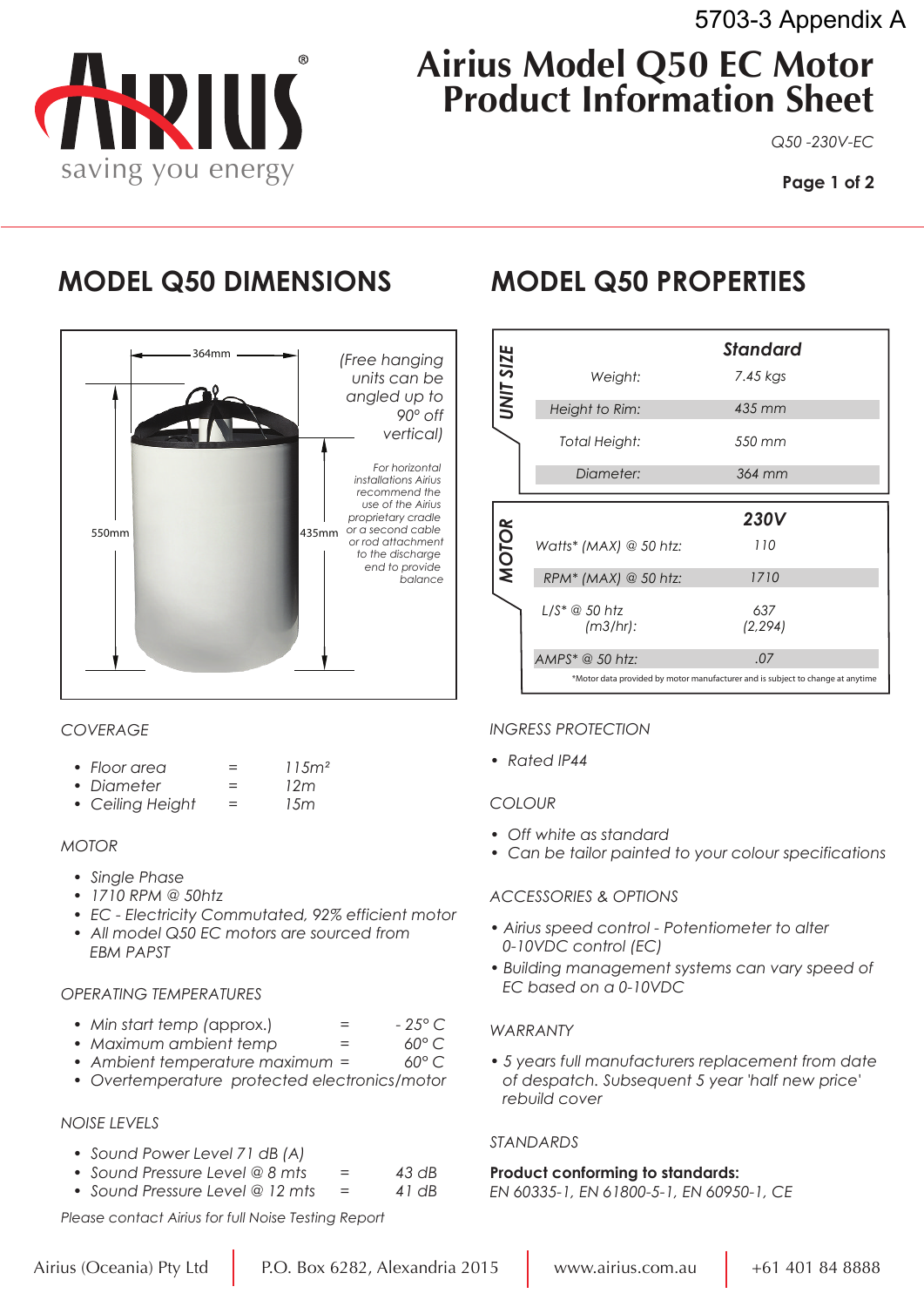

# **Airius Model Q50 EC Motor Product Information Sheet**

*Q50 -230V-EC*

**Page 2 of 2**

# **MODEL Q50 PLACEMENT**

#### *PREPARATION*

- *ï Install electrical circuit(s) and outlet(s) in accordance with national and local electric codes*
- *ï Outlets should generally be mounted vertically unless a "twist/locking" type is being used*
- *ï Wall switch may be installed in circuit to disable power and prevent electrical hazards when servicing*
- *ï Confirm electrical continuity of Airius unit on the ground before permanently mounting in the ceiling*

#### *INSTALLATION*

- *ï Hang vertically as high in the ceiling as possible Typically 300 – 450 mm from the roof deck to intake*
- *ï The Airius unit performs best when air column from the nozzle is unimpeded to the floor*
- *ï Use professionally installed hardware, capable of supporting a minimum of five times the weight*
- *ï Hardware to hang the unit includes but is not restricted to: Hooks, chains, cables, carabiners, bridle rings, beam clamps and bolts*
- *ï Density of the placement is directly related to the effectiveness, performance and savings*
- *ï Mount out of reach from people and animals*
- *ï Floor plans, mezzanines, office locations, machinery, people placement, plumbing, lighting, duct work, electrical systems, natural light/air systems, cranes, doors, windows, ventilation and fire suppression systems are all factors in properly locating the Airius system within the ceiling*

*NOTE:- Air Pears must not be installed directly to structure if they are to be angled.In this case a small length of cable or wire must be used between the handle and the structure to reduce compound twisting torque on the handle.*

#### *OPERATION*

- *ï Designed to operate 24 hours-a-day, 7 days-a week to maintain thermal equalization/humidity equalization*
- *ï Use optional speed control to fine tune RPM if needed*



#### *MAINTENANCE*

- *ï Frequency of cleaning will vary by application and environment*
- *ï You may clean the plastic housing with a damp warm cloth, using mild household detergents*
- *ï Do not use petroleum products, thinners or solvents to clean any part of the Airius unit*
- *ï If the Airius unit fails, contact manufacturer*

#### *MATERIALS & PROPERTIES*

- *ï Constructed from recyclable materials*
- *ï The outer shell, stator and fan blades are fire rated 5VA materials*
- *ï Power cord is a 3 wire 1.02 mm diameter 300VAC rated electrical cord - CE/EU compliance rated as HO5VV*
- *ï Motor is thermally protected. Shutoff is at 135°C & reset is at 125°C*
- *ï 71dB (A) Sound Power Level*
- *ï No lubrication required. Bearings are sealed*



PC/ABS

*Airius LLC, © 2011. All Rights Reserved.*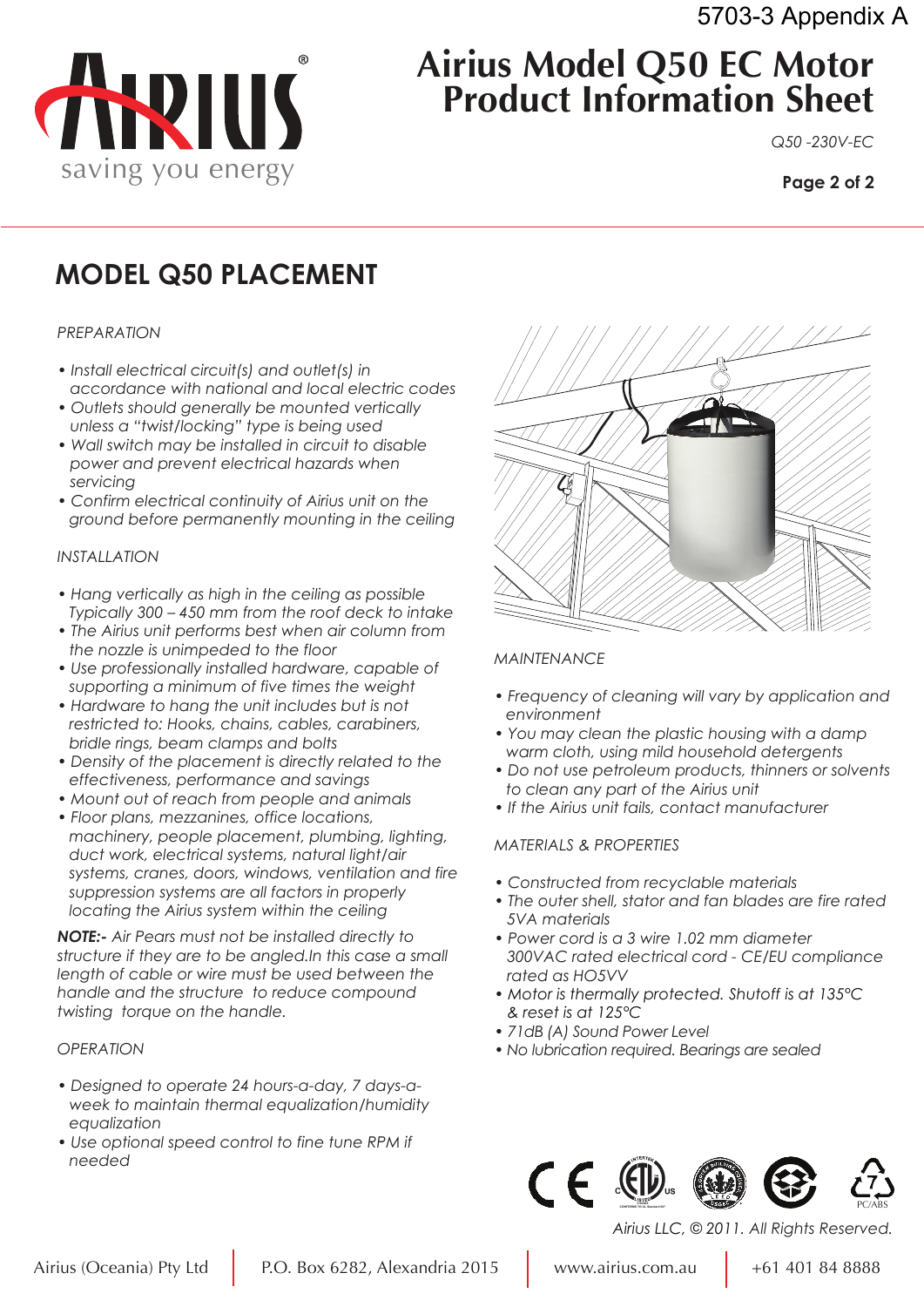

*Q50 -230V-PS4* 

**Page 1 of 2**

# **MODEL Q50 DIMENSIONS MODEL Q50 PROPERTIES**



#### *COVERAGE*

|              | 115m <sup>2</sup> |
|--------------|-------------------|
|              |                   |
| • Floor area |                   |

- *ï Diameter = 12m*
- *ï Ceiling Height = 13m*

#### *MOTOR*

- *ï Single Phase*
- *ï 1320 RPM @ 50htz*
- *ï EBM Papst PS4 Four Pole Motor*

#### *OPERATING TEMPERATURES*

- Min start temp (approx.)  $=$   $-25^{\circ}$  C
- *ï Maximum ambient temp = 50° C*
- *ï Overtemperature protected electronics/motor*

#### *NOISE LEVELS*

- *ï Sound Power Level 0-62 dB (A)*
- *ï Sound Pressure Level @ 6 mts = 38 dB*
- *ï Sound Pressure Level @ 12 mts = 32 dB*

*Please contact Airius for full Noise Testing Report*

|                  |                        | Standard                                                                              |  |
|------------------|------------------------|---------------------------------------------------------------------------------------|--|
| <b>UNIT SIZE</b> | Weight:                | 7.45 kgs                                                                              |  |
|                  | Height to Rim:         | $435$ mm                                                                              |  |
|                  | Total Height:          | 550 mm                                                                                |  |
|                  | Diameter:              | 364 mm                                                                                |  |
|                  |                        |                                                                                       |  |
|                  |                        | <b>230V</b>                                                                           |  |
|                  | Watts* (MAX) @ 50 htz: | 72                                                                                    |  |
| <b>MOTOR</b>     | $RPM*$ (MAX) @ 50 htz: | 1320                                                                                  |  |
|                  | (m3/hr):               | 500<br>(1,800)                                                                        |  |
|                  | AMPS* @ 50 htz:        | .32<br>*Motor data provided by motor manufacturer and is subject to change at anytime |  |

### *INGRESS PROTECTION*

*ï Rated IP44* 

#### *COLOUR*

- *ï Off white as standard*
- *ï Can be tailor painted to your colour specifications*

### *ACCESSORIES & OPTIONS*

- *ï Airius Transformer type speed controller 1 and 5 Amp available. 0-100% in 5 steps*
- *ï Airius speed control TRIAC speed control to adjust top end RPM*

#### *WARRANTY*

*ï 5 years full manufacturers replacement from date of despatch. Subsequent 5 year 'half new price' rebuild cover*

#### *STANDARDS*

#### **Product conforming to standards:**

*EN 60335-1, EN 61800-5-1, EN 60950-1, CE*

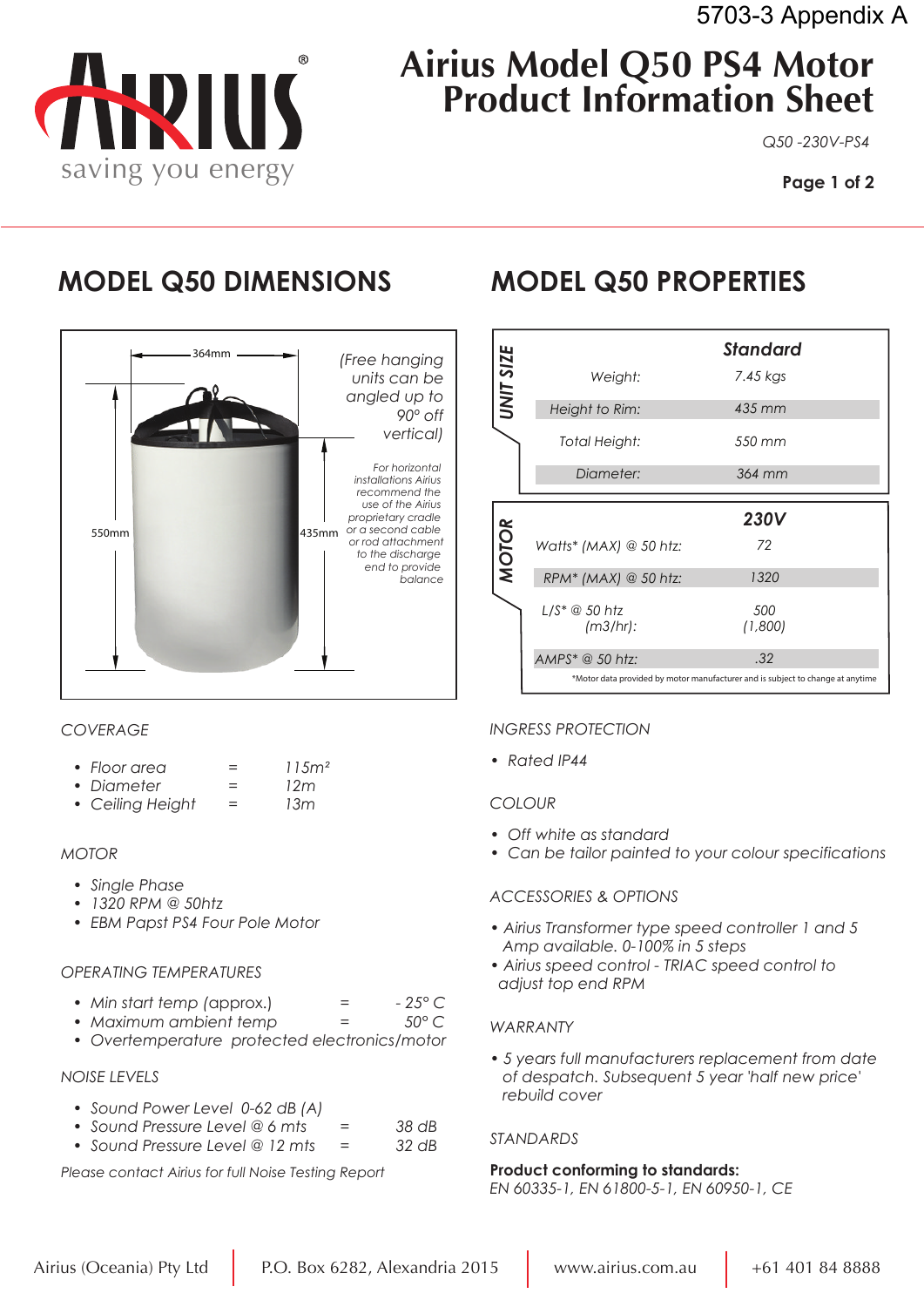5703-3 Appendix A



# **Airius Model Q50 PS4 Motor Product Information Sheet**

*Q50 -230V-PS4*

**Page 2 of 2**

# **MODEL Q50 PLACEMENT**

#### *PREPARATION*

- *ï Install electrical circuit(s) and outlet(s) in accordance with national and local electric codes*
- *ï Outlets should generally be mounted vertically unless a "twist/locking" type is being used*
- *ï Wall switch may be installed in circuit to disable power and prevent electrical hazards when servicing*
- *ï Confirm electrical continuity of Airius unit on the ground before permanently mounting in the ceiling*

#### *INSTALLATION*

- *ï Hang vertically as high in the ceiling as possible Typically 300 – 450 mm from the roof deck to intake*
- *ï The Airius unit performs best when air column from the nozzle is unimpeded to the floor*
- *ï Use professionally installed hardware, capable of supporting a minimum of five times the weight*
- *ï Hardware to hang the unit includes but is not restricted to: Hooks, chains, cables, carabiners, bridle rings, beam clamps and bolts*
- *ï Density of the placement is directly related to the effectiveness, performance and savings*
- *ï Mount out of reach from people and animals*
- *ï Floor plans, mezzanines, office locations, machinery, people placement, plumbing, lighting, duct work, electrical systems, natural light/air systems, cranes, doors, windows, ventilation and fire suppression systems are all factors in properly locating the Airius system within the ceiling*

*NOTE:- Air Pears must not be installed directly to structure if they are to be angled.In this case a small length of cable or wire must be used between the handle and the structure to reduce compound twisting torque on the handle.*

#### *OPERATION*

- *ï Designed to operate 24 hours-a-day, 7 days-a week to maintain thermal equalization/humidity equalization*
- *ï Use optional speed control to fine tune RPM if needed*



#### *MAINTENANCE*

- *ï Frequency of cleaning will vary by application and environment*
- *ï You may clean the plastic housing with a damp warm cloth, using mild household detergents*
- *ï Do not use petroleum products, thinners or solvents to clean any part of the Airius unit*
- *ï If the Airius unit fails, contact manufacturer*

#### *MATERIALS & PROPERTIES*

- *ï Constructed from recyclable materials*
- *ï The outer shell, stator and fan blades are fire rated 5VA materials*
- *ï Power cord is a 3 wire 1.02 mm diameter 300VAC rated electrical cord - CE/EU compliance rated as HO5VV*
- *ï Motor is thermally protected. Shutoff is at 135°C & reset is at 125°C*
- *ï 0-62dB (A) Sound Power Level*
- *ï No lubrication required. Bearings are sealed*



*Airius LLC, © 2011. All Rights Reserved.*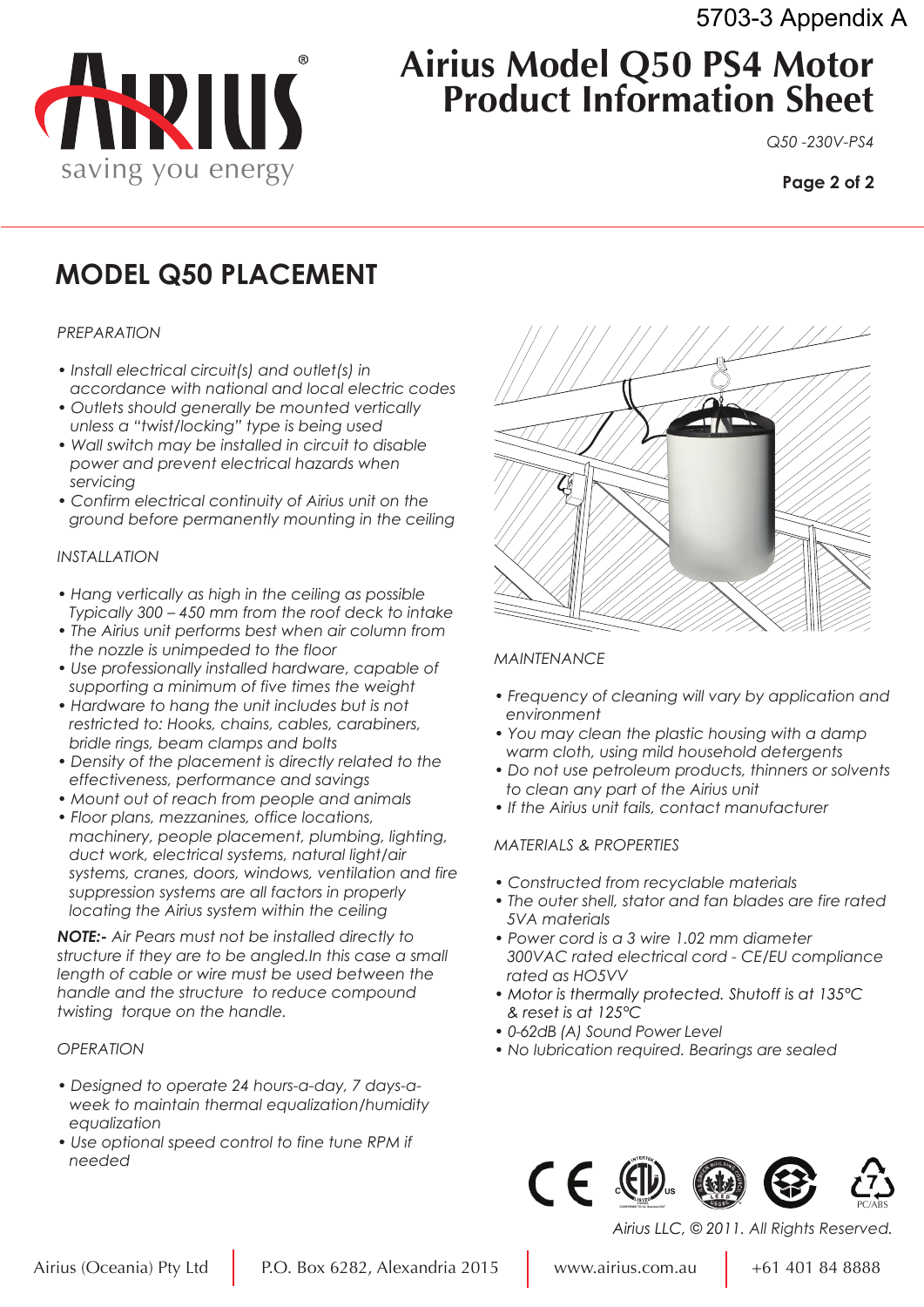## Airius Q-50-EC Noise Data

#### **Airius Q-50-EC-STD-100-130W**

**Novemeber 2016 Latest Q50EC Acoustic testic EBM** 

**Papst Sound labs 60 hz** 

All testing standards as per EBM Papst original acoustic testing report

| 1650 |  |
|------|--|
| RPM  |  |

| 1/3<br>Octave   | Sound<br><b>Pressure</b> |
|-----------------|--------------------------|
| Freq            |                          |
| [Hz]            | Lp(A)                    |
| 100             | 40.6                     |
| 125             | 59.0                     |
| 160             | 49.7                     |
| 200             | 42.7                     |
| 250             | 55.3                     |
| 315             | 52.5                     |
| 400             | 53.3                     |
| 500             | 53.2                     |
| 630             | 53.8                     |
| 800             | 54.1                     |
| 1000            | 55.9                     |
| 1250            | 52.4                     |
| 1600            | 51.4                     |
| <u>2000</u>     | 50.5                     |
| 2500            | 49.2                     |
| 3150            | 48.2                     |
| 4000            | 48.1                     |
| 5000            | 43.7                     |
| 6300            | 40.8                     |
| 8000            | 37.5                     |
| 10000           | 32.4                     |
| 12500           | 27.7                     |
| 16000           | 32.4                     |
| 20000           | 18.1                     |
| O <u>verall</u> | 62.7                     |

| 3<br>ctave     | Sound<br><b>Pressure</b> | 1/3<br>Octave | Sound<br><b>Pressure</b> | 1/3<br>Octave | <b>Sound</b><br><b>Pressure</b> | $\overline{1/3}$<br>Octave | <b>Sound</b><br>Pressur |
|----------------|--------------------------|---------------|--------------------------|---------------|---------------------------------|----------------------------|-------------------------|
| Freq<br>[Hz]   | Lp(A)                    | Freq<br>[Hz]  | Lp(A)                    | Freq<br>[Hz]  | Lp(A)                           | Freq<br>[Hz]               | Lp(A)                   |
| 100            | 40.6                     | 100           | 52.4                     | 100           | 30.1                            | 100                        | 28.1                    |
| 125            | 59.0                     | 125           | 39.5                     | 125           | 34.1                            | 125                        | 30.6                    |
| 160            | 49.7                     | 160           | 37.4                     | 160           | 28.5                            | 160                        | 21.3                    |
| 200            | 42.7                     | 200           | 41.5                     | 200           | 29.1                            | 200                        | 16.2                    |
| 250            | 55.3                     | 250           | 42.6                     | 250           | 35.2                            | 250                        | 22.2                    |
| 315            | 52.5                     | 315           | 47.9                     | 315           | 39.5                            | 315                        | 23.8                    |
| 400            | 53.3                     | 400           | 47.4                     | 400           | 38.1                            | 400                        | 22.3                    |
| 500            | 53.2                     | 500           | 49.1                     | 500           | 39.1                            | 500                        | 19.4                    |
| 630            | 53.8                     | 630           | 46.2                     | 630           | 37.0                            | 630                        | 18.3                    |
| 800            | 54.1                     | 800           | 48.4                     | 800           | 38.2                            | 800                        | 17.3                    |
| 1000           | 55.9                     | 1000          | 49.5                     | 1000          | 39.1                            | 1000                       | 17.8                    |
| 1250           | 52.4                     | 1250          | 45.4                     | 1250          | 33.6                            | 1250                       | 14.0                    |
| 1600           | 51.4                     | 1600          | 44.8                     | 1600          | 30.4                            | 1600                       | 9.7                     |
| 2000           | 50.5                     | 2000          | 43.5                     | 2000          | 29.1                            | 2000                       | 7.4                     |
| 2500           | 49.2                     | 2500          | 40.0                     | 2500          | 25.4                            | 2500                       | 5.3                     |
| 3150           | 48.2                     | 3150          | 39.1                     | 3150          | 23.4                            | 3150                       | 5.7                     |
| 4000           | 48.1                     | 4000          | 38.7                     | 4000          | 22.3                            | 4000                       | 6.2                     |
| 5000           | 43.7                     | 5000          | 33.8                     | 5000          | 16.5                            | 5000                       | 6.7                     |
| 6300           | 40.8                     | 6300          | 30.2                     | 6300          | 11.8                            | 6300                       | 7.1                     |
| 8000           | 37.5                     | 8000          | 25.6                     | 8000          | 8.9                             | 8000                       | 7.4                     |
| 10000          | 32.4                     | 10000         | 19.7                     | 10000         | 8.1                             | 10000                      | 7.6                     |
| 12500          | 27.7                     | 12500         | 19.6                     | 12500         | 8.5                             | 12500                      | 7.8                     |
| 16000          | 32.4                     | 16000         | 32.1                     | 16000         | 20.5                            | 16000                      | 13.2                    |
| 20000          | 18.1                     | 20000         | 14.2                     | 20000         | 8.5                             | 20000                      | 8.2                     |
| <b>Trangli</b> | 62.7                     | Overall       | 55 Q                     | Overall       | 45 O                            | Overall                    | <b>284</b>              |



| $\sqrt{3}$<br><b>Octave</b> | Sound<br><b>Pressure</b> | $\overline{1/3}$ | Octave       | Sound<br><b>Pressure</b> | $\overline{1/3}$<br>Octave | Sound<br>Pressure | $\overline{1/3}$<br>Octave | Sound<br>Pressur |
|-----------------------------|--------------------------|------------------|--------------|--------------------------|----------------------------|-------------------|----------------------------|------------------|
| Freq<br>[Hz]                | Lp(A)                    |                  | Freq<br>[Hz] | Lp(A)                    | Freq<br>[Hz]               | Lp(A)             | Freq<br>[Hz]               | Lp(A)            |
| 100                         | 40.6                     |                  | 100          | 52.4                     | 100                        | 30.1              | 100                        | 28.1             |
| 125                         | 59.0                     |                  | 125          | 39.5                     | 125                        | 34.1              | 125                        | 30.6             |
| 160                         | 49.7                     |                  | 160          | 37.4                     | 160                        | 28.5              | 160                        | 21.3             |
| 200                         | 42.7                     |                  | 200          | 41.5                     | 200                        | 29.1              | 200                        | 16.2             |
| 250                         | 55.3                     |                  | 250          | 42.6                     | 250                        | 35.2              | 250                        | 22.2             |
| 315                         | 52.5                     |                  | 315          | 47.9                     | 315                        | 39.5              | 315                        | 23.8             |
| 400                         | 53.3                     |                  | 400          | 47.4                     | 400                        | 38.1              | 400                        | 22.3             |
| 500                         | 53.2                     |                  | 500          | 49.1                     | 500                        | 39.1              | 500                        | 19.4             |
| 630                         | 53.8                     |                  | 630          | 46.2                     | 630                        | 37.0              | 630                        | 18.3             |
| 800                         | 54.1                     |                  | 800          | 48.4                     | 800                        | 38.2              | 800                        | 17.3             |
| 1000                        | 55.9                     |                  | 1000         | 49.5                     | 1000                       | 39.1              | 1000                       | 17.8             |
| 1250                        | 52.4                     |                  | 1250         | 45.4                     | 1250                       | 33.6              | 1250                       | 14.0             |
| 1600                        | 51.4                     |                  | 1600         | 44.8                     | 1600                       | 30.4              | 1600                       | 9.7              |
| 2000                        | 50.5                     |                  | 2000         | 43.5                     | 2000                       | 29.1              | 2000                       | 7.4              |
| 2500                        | 49.2                     |                  | 2500         | 40.0                     | 2500                       | 25.4              | 2500                       | 5.3              |
| 3150                        | 48.2                     |                  | 3150         | 39.1                     | 3150                       | 23.4              | 3150                       | 5.7              |
| 4000                        | 48.1                     |                  | 4000         | 38.7                     | 4000                       | 22.3              | 4000                       | 6.2              |
| 5000                        | 43.7                     |                  | 5000         | 33.8                     | 5000                       | 16.5              | 5000                       | 6.7              |
| 6300                        | 40.8                     |                  | 6300         | 30.2                     | 6300                       | 11.8              | 6300                       | 7.1              |
| 8000                        | 37.5                     |                  | 8000         | 25.6                     | 8000                       | 8.9               | 8000                       | 7.4              |
| 10000                       | 32.4                     |                  | 10000        | 19.7                     | 10000                      | 8.1               | 10000                      | 7.6              |
| 12500                       | 27.7                     |                  | 12500        | 19.6                     | 12500                      | 8.5               | 12500                      | 7.8              |
| 16000                       | 32.4                     |                  | 16000        | 32.1                     | 16000                      | 20.5              | 16000                      | 13.2             |
| 20000                       | 18.1                     |                  | 20000        | 14.2                     | 20000                      | 8.5               | 20000                      | 8.2              |
| Overall                     | 62.7                     |                  | Overall      | 55.9                     | Overall                    | 45.0              | Overall                    | 28.4             |

### RPM 413 RPM

| 1/3<br>Octave | Sound<br>Pressure |  |  |  |  |
|---------------|-------------------|--|--|--|--|
| Freq          |                   |  |  |  |  |
| [Hz]          | Lp(A)             |  |  |  |  |
| 100           | 28.1              |  |  |  |  |
| 125           | 30.6              |  |  |  |  |
| 160           | 21.3              |  |  |  |  |
| 200           | 16.2              |  |  |  |  |
| 250           | 22.2              |  |  |  |  |
| 315           | 23.8              |  |  |  |  |
| 400           | 22.3              |  |  |  |  |
| 500           | 19.4              |  |  |  |  |
| 630           | 18.3              |  |  |  |  |
| 800           | 17.3              |  |  |  |  |
| 1000          | 17 <sub>8</sub>   |  |  |  |  |
| 1250          | 14.0              |  |  |  |  |
| 1600          | 9.7               |  |  |  |  |
| 2000          | 7.4<br>5.3        |  |  |  |  |
| 2500          |                   |  |  |  |  |
| 3150          | 5.7               |  |  |  |  |
| 4000          | 6.2               |  |  |  |  |
| 5000          | 6.7               |  |  |  |  |
| 6300          | 7.1               |  |  |  |  |
| 8000          | 7.4               |  |  |  |  |
| 10000         | 7.6               |  |  |  |  |
| 12500         | 7.8               |  |  |  |  |
| 16000         | 13.2              |  |  |  |  |
| 20000         | 8.2               |  |  |  |  |
| Overall       | 28.4              |  |  |  |  |

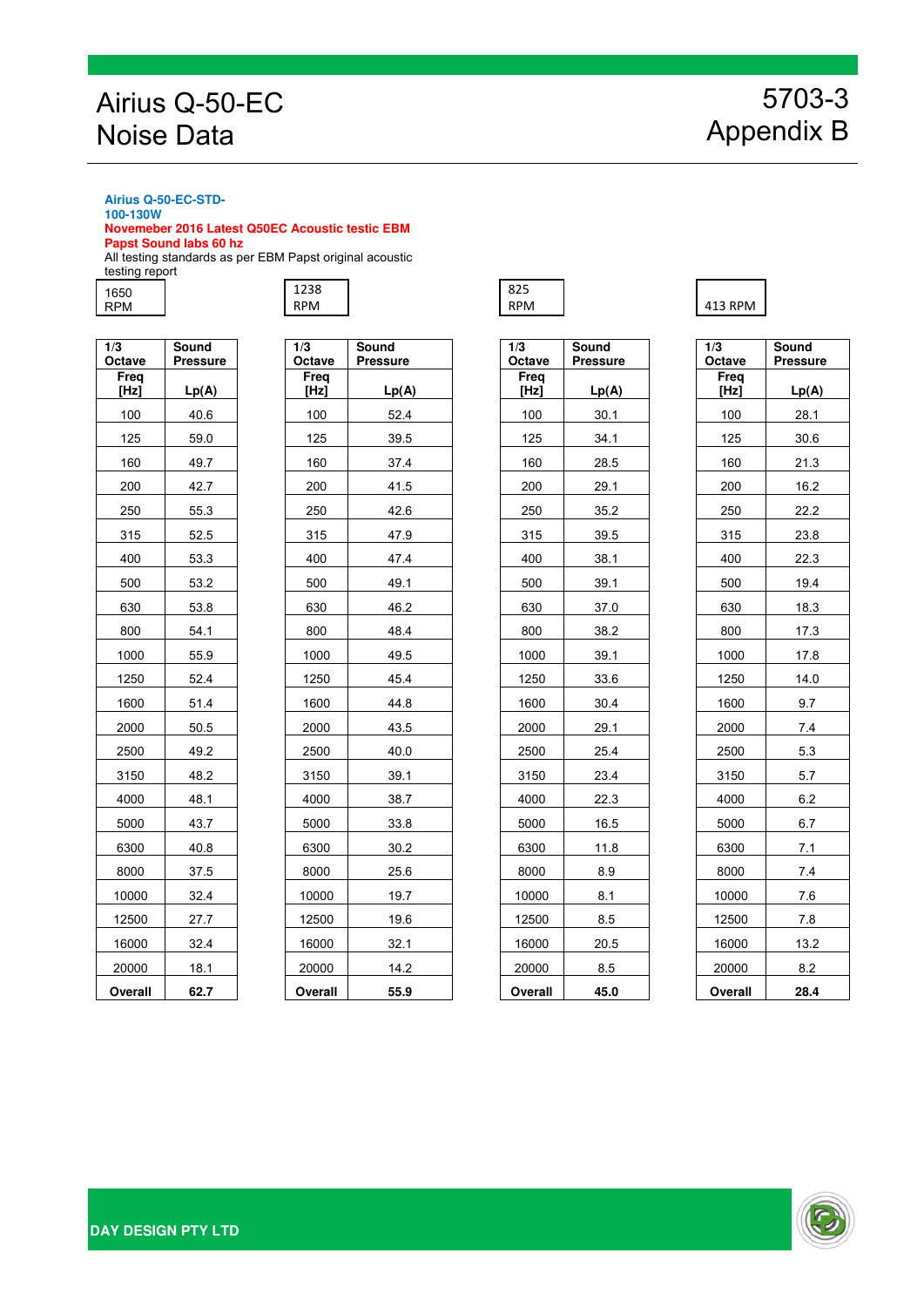## Airius Q-50-EC Noise Data

# 5703-3 Appendix B

| 1/3<br>Octave | Sound<br>Power |  |  |
|---------------|----------------|--|--|
| Freq<br>[Hz]  | Lw(A)          |  |  |
| 100           | 44.3           |  |  |
| 125           | 51.2           |  |  |
| 160           | 46.3           |  |  |
| 200           | 46.8           |  |  |
| 250           | 61.2           |  |  |
| 315           | 58.3           |  |  |
| 400           | 58.5           |  |  |
| 500           | 67.1           |  |  |
| 630           | 63.3           |  |  |
| 800           | 61.0           |  |  |
| 1000          | 62.2           |  |  |
| 1250          | 61.0           |  |  |
| 1600          | 60.6           |  |  |
| 2000          | 61.6           |  |  |
| 2500          | 59.3           |  |  |
| 3150          | 56.9           |  |  |
| 4000          | 54.1           |  |  |
| 5000          | 50.9           |  |  |
| 6300          | 47.4           |  |  |
| 8000          | 42.5           |  |  |
| 10000         | 36.4           |  |  |
| Overall       | 72.8           |  |  |

| $\overline{\mathbf{3}}$<br>ctave | Sound<br><b>Power</b> | 1/3<br>Octave | <b>Sound Power</b> | 1/3<br>Octave | Sound<br><b>Power</b> | 1/3<br>Octave | Sound<br><b>Power</b> |
|----------------------------------|-----------------------|---------------|--------------------|---------------|-----------------------|---------------|-----------------------|
| Freq<br>[Hz]                     | Lw(A)                 | Freq<br>[Hz]  | Lw(A)              | Freq<br>[Hz]  | Lw(A)                 | Freq<br>[Hz]  | Lw(A)                 |
| 100                              | 44.3                  | 100           | 38.6               | 100           | 21.5                  | 100           | 18.0                  |
| 125                              | 51.2                  | 125           | 34.1               | 125           | 27.8                  | 125           | 20.2                  |
| 160                              | 46.3                  | 160           | 37.7               | 160           | 28.6                  | 160           | 17.3                  |
| 200                              | 46.8                  | 200           | 46.8               | 200           | 33.1                  | 200           | 18.4                  |
| 250                              | 61.2                  | 250           | 50.6               | 250           | 43.5                  | 250           | 27.1                  |
| 315                              | 58.3                  | 315           | 54.1               | 315           | 46.5                  | 315           | 28.8                  |
| 400                              | 58.5                  | 400           | 54.6               | 400           | 44.2                  | 400           | 25.1                  |
| 500                              | 67.1                  | 500           | 65.8               | 500           | 49.1                  | 500           | 29.0                  |
| 630                              | 63.3                  | 630           | 55.8               | 630           | 46.0                  | 630           | 26.7                  |
| 800                              | 61.0                  | 800           | 55.1               | 800           | 44.6                  | 800           | 24.0                  |
| 1000                             | 62.2                  | 1000          | 55.8               | 1000          | 45.5                  | 1000          | 23.0                  |
| 1250                             | 61.0                  | 1250          | 54.3               | 1250          | 42.9                  | 1250          | 23.9                  |
| 1600                             | 60.6                  | 1600          | 53.7               | 1600          | 41.0                  | 1600          | 18.1                  |
| 2000                             | 61.6                  | 2000          | 54.2               | 2000          | 41.5                  | 2000          | 17.9                  |
| 2500                             | 59.3                  | 2500          | 50.8               | 2500          | 37.5                  | 2500          | 17.6                  |
| 3150                             | 56.9                  | 3150          | 48.3               | 3150          | 33.6                  | 3150          | 18.0                  |
| 4000                             | 54.1                  | 4000          | 45.3               | 4000          | 29.6                  | 4000          | 18.4                  |
| 5000                             | 50.9                  | 5000          | 41.4               | 5000          | 24.1                  | 5000          | 18.4                  |
| 6300                             | 47.4                  | 6300          | 36.9               | 6300          | 20.6                  | 6300          | 18.2                  |
| 8000                             | 42.5                  | 8000          | 30.9               | 8000          | 18.1                  | 8000          | 17.4                  |
| 10000                            | 36.4                  | 10000         | 24.0               | 10000         | 16.4                  | 10000         | 16.2                  |
| <b>Dverall</b>                   | 72.8                  | Overall       | 68.2               | Overall       | 55.3                  | Overall       | 36.4                  |

| 1/3<br>Octave | Sound<br>Power |  |  |
|---------------|----------------|--|--|
| Freq<br>[Hz]  | Lw(A)          |  |  |
| 100           | 21.5           |  |  |
| 125           | 27.8           |  |  |
| 160           | 28.6           |  |  |
| 200           | 33.1           |  |  |
| 250           | 43.5           |  |  |
| 315           | 46.5           |  |  |
| 400           | 44.2           |  |  |
| 500           | 49.1           |  |  |
| 630           | 46.0           |  |  |
| 800           | 44.6           |  |  |
| 1000          | 45.5           |  |  |
| 1250          | 42.9           |  |  |
| 1600          | 41.0           |  |  |
| 2000          | 41.5           |  |  |
| 2500          | 37.5           |  |  |
| 3150          | 33.6           |  |  |
| 4000          | 29.6           |  |  |
| 5000          | 24.1           |  |  |
| 6300          | 20.6           |  |  |
| 8000          | 18.1           |  |  |
| 10000         | <u>16.4</u>    |  |  |
| Overall       | 55.3           |  |  |

| 1/3<br>Octave | Sound<br>Power |
|---------------|----------------|
| Freq<br>[Hz]  | Lw(A)          |
| 100           | 18.0           |
| 125           | 20.2           |
| 160           | 173            |
| 200           | 18.4           |
| 250           | 27.1           |
| 315           | 28.8           |
| 400           | 25.1           |
| 500           | 29.0           |
| 630           | 26.7           |
| 800           | 24.0           |
| 1000          | 23.0           |
| 1250          | 23.9           |
| 1600          | 18.1           |
| 2000          | 179            |
| 2500          | 17.6           |
| 3150          | 18.0           |
| 4000          | 18.4           |
| 5000          | 18.4           |
| 6300          | 18.2           |
| 8000          | 17.4           |
| 10000         | 16.2           |
| Overall       | 36.4           |

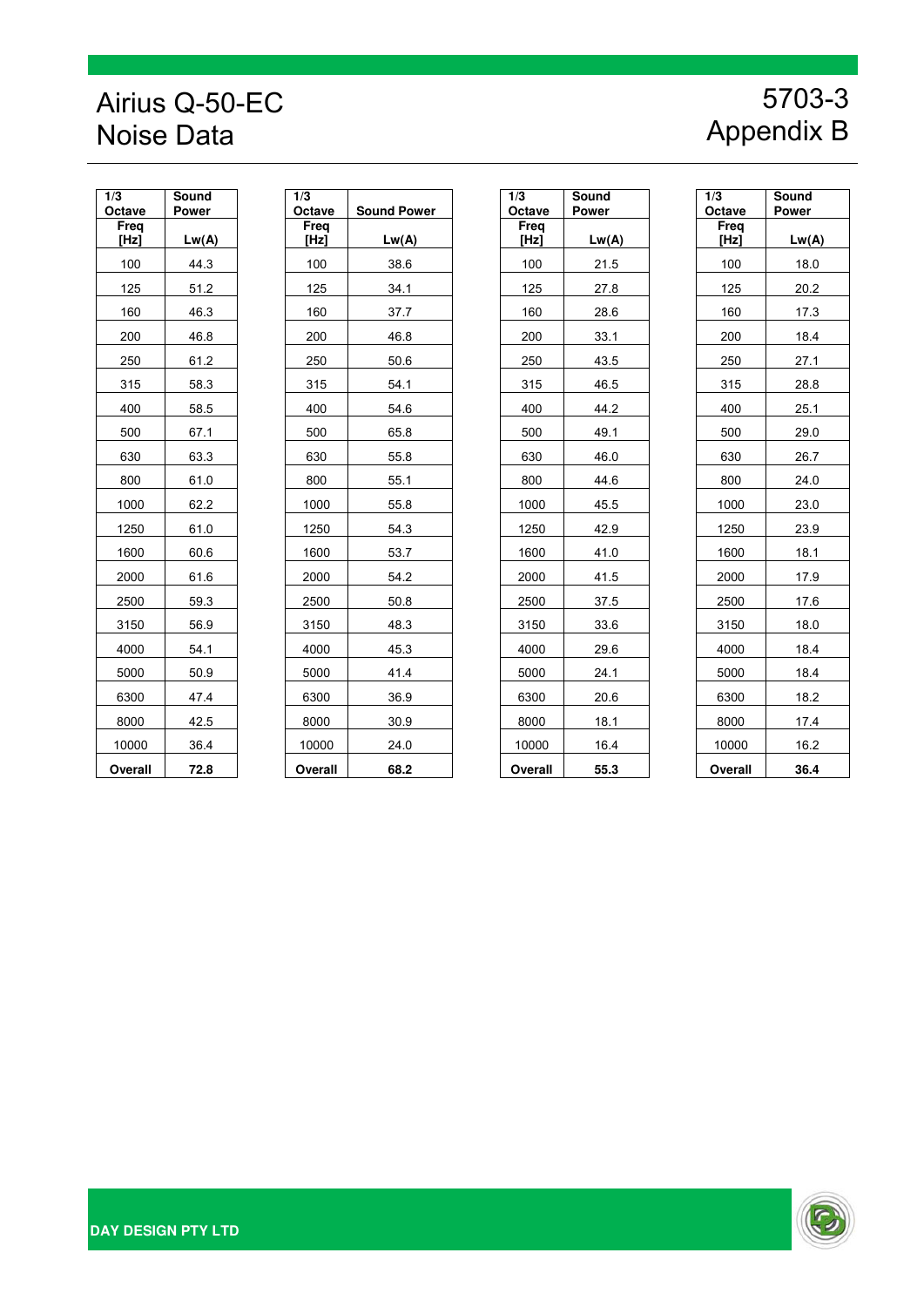## Airius Q-50-P4 Noise Data

5703-3 Appendix C

Arius

Q‐50‐P4‐STD‐ 120

| 1420 rpm       |                 | 1065 rpm       |                 | 800 rpm        |                 |  |
|----------------|-----------------|----------------|-----------------|----------------|-----------------|--|
|                | <b>Sound</b>    | 1/3            | <b>Sound</b>    | 1/3            | Sound           |  |
| 1/3 Octave     | <b>Pressure</b> | Octave         | <b>Pressure</b> | Octave         | <b>Pressure</b> |  |
| Freq [Hz]      | Lp(A)           | Freq [Hz]      | Lp(A)           | Freq [Hz]      | Lp(A)           |  |
| 100            | 48.5            | 100            | 45.1            | 100            | 38.6            |  |
| 125            | 53.7            | 125            | 47.0            | 125            | 48.5            |  |
| 160            | 45.1            | 160            | 41.9            | 160            | 32.6            |  |
| 200            | 45.0            | 200            | 38.4            | 200            | 32.7            |  |
| 250            | 50.4            | 250            | 44.6            | 250            | 39.9            |  |
| 315            | 55.2            | 315            | 49.2            | 315            | 43.6            |  |
| 400            | 55.2            | 400            | 48.8            | 400            | 44.5            |  |
| 500            | 56.2            | 500            | 48.8            | 500            | 41.4            |  |
| 630            | 52.7            | 630            | 46.9            | 630            | 39.4            |  |
| 800            | 53.5            | 800            | 46.4            | 800            | 39.2            |  |
| 1000           | 55.1            | 1000           | 45.9            | 1000           | 38.9            |  |
| 1250           | 49.7            | 1250           | 40.8            | 1250           | 35.3            |  |
| 1600           | 46.4            | 1600           | 42.2            | 1600           | 30.6            |  |
| 2000           | 46.9            | 2000           | 39.5            | 2000           | 27.5            |  |
| 2500           | 47.3            | 2500           | 35.2            | 2500           | 25.3            |  |
| 3150           | 46.6            | 3150           | 36.3            | 3150           | 25.5            |  |
| 4000           | 45.7            | 4000           | 35.1            | 4000           | 23.5            |  |
| 5000           | 39.9            | 5000           | 29.2            | 5000           | 16.5            |  |
| 6300           | 38.5            | 6300           | 26.2            | 6300           | 14.5            |  |
| 8000           | 33.7            | 8000           | 20.7            | 8000           | 10.0            |  |
| 10000          | 29.2            | 10000          | 15.7            | 10000          | 9.5             |  |
| 12500          | 24.2            | 12500          | 11.9            | 12500          | 8.8             |  |
| 16000          | 19.9            | 16000          | 9.9             | 16000          | 9.0             |  |
| 20000          | 14.4            | 20000          | 8.8             | 20000          | 8.4             |  |
| <b>Overall</b> | 61.6            | <b>Overall</b> | 54.0            | <b>Overall</b> | 47.2            |  |